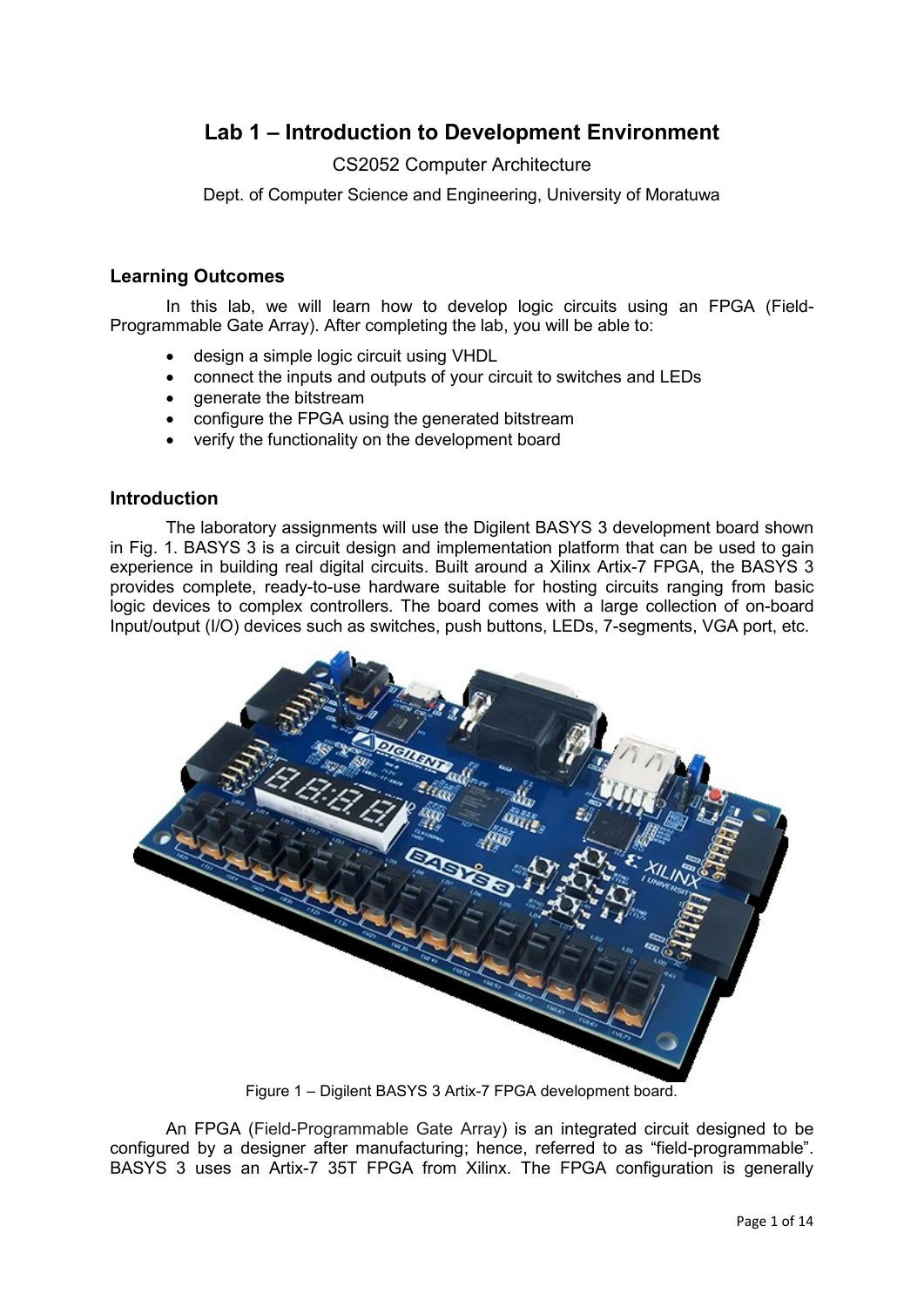specified using schematics or Hardware Description Language (HDL). In our labs, we will only use the HDL to configure/program the FPGA, as the Vivado development suite supported by BASYS 3 works only with VHDL and Verilog HDLs. While HDLs take a bit more time to lean, much more complex circuits can be built in less time.

We use Xilinx Vivado Design Suite software to program the FPGA using VHDL. The laboratory assignments are based on version 2018.2 of the Xilinx Vivado WebPack edition.

- **Note** As you are new to digital design, do not be surprised if it appears intimidating at first. Do not despair. We will selectively introduce the features as needed while ignoring others that we do not need. As the semester progresses, you will understand more and more features, and by the end of the semester, you will be able to design complex circuits using many features of the Vivado Design Suite.
- **Tips** In addition to using the computers in the lab, you can also install the Vivado WebPack edition on your computer. Size of installation files vary from 6 GB to 20 GB depending on the collection of tools you wish to download, and typical installation requires ~25 GB disk space. Hence, obtain the installation files from the instructor rather than downloading them from the web.

# **Design Flow**

Typical steps involved in programming an FPGA are depicted in Fig. 2. Following is a brief description of steps involved:

- Create Design We first create an Vivado Design Suite project and then, create or add source files to that project. Projects can contain many types of source files and design modules, including HDL, embedded processor, and digital signal processing modules. We will use only the HDL for our laboratory assignments.
- Simulate Design At various points during the design flow, we can verify the functionality of the design using a simulation tool. We use XSim, which is delivered with the Vivado. This step will be covered in a later lab.
- Synthesize Design During synthesis, the synthesis engine compiles the design to transform HDL sources into an architecture-specific design netlist (i.e., connectivity of an electronic design). The Vivado supports the use of Xilinx Design Constraints (XDC), which is delivered with the Vivado.
- Implement Design After synthesis, we implement the design by mapping the logical design to resources on the FPGA device, while meeting logical, physical, and timing constraints.
- Program Device Then the implemented design needs to be transferred to the development board to program the FPGA. For this a *bitstream* that could be downloaded to the selected FPGA (a.k.a., device) is generated as a file. This bitstream tells how to configure the given FPGA to build the desired circuit. Once



Figure 2 – Design flow overview.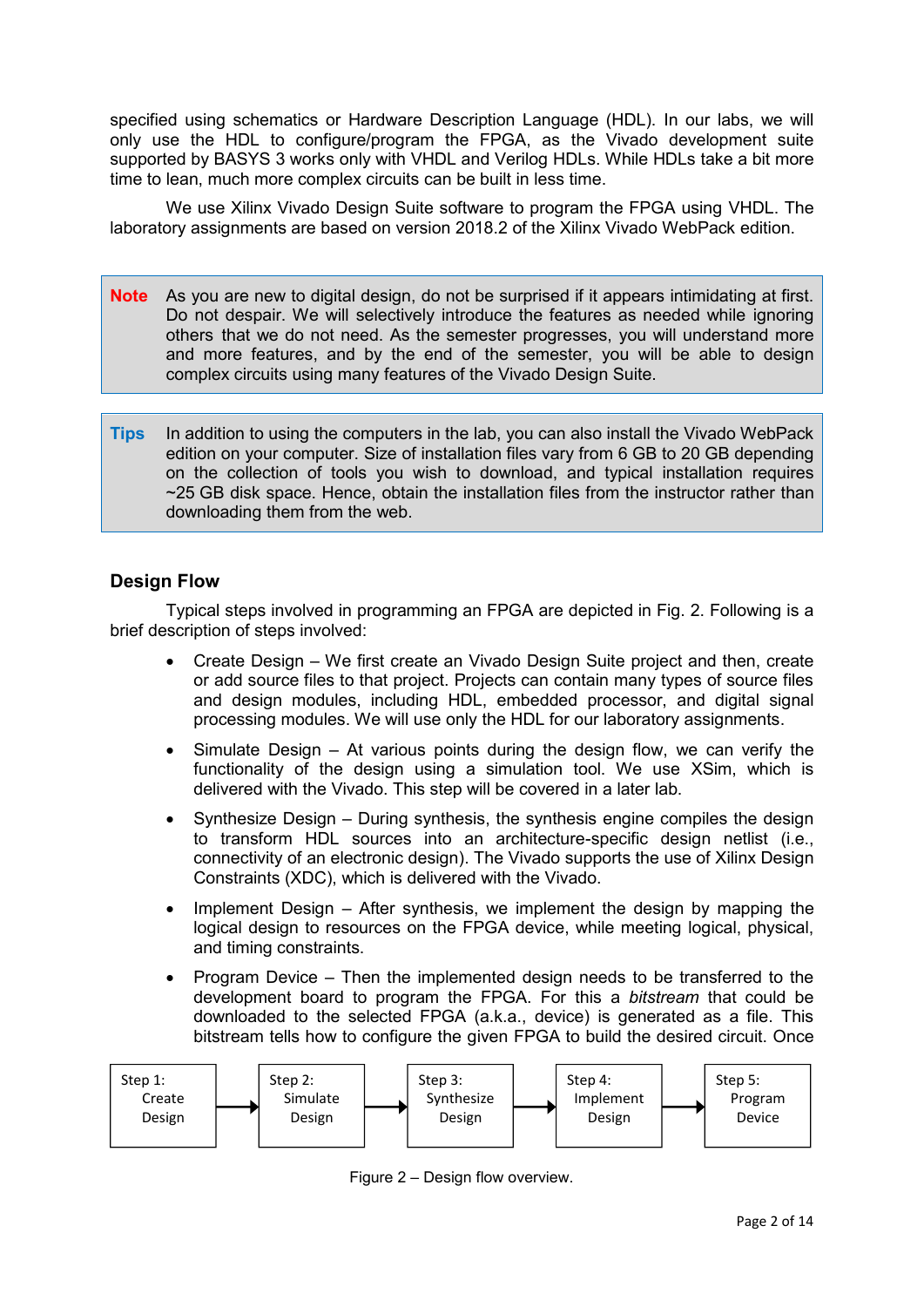generated, the device is programmed by transferring the programming file (i.e., bitstream) to the device.

### **My First Circuit**

Step 1: Starting Vivado Design Suite

Start **Vivado 2018.2** by locating the icon on the Windows **Desktop**, **Start** menu, or **Search** box.

You should see a display similar to the one in Fig. 3. This display consists of several options that provide access to various features of the Vivado software.

Most of the commands provided by the Vivado can be accessed using a set of menus that are located below the title bar.



Figure 3 – Vivado Project Navigator window.

#### Step 2: Starting a New Project

To create a new project either click on the **Create Project >** link on the **Start** panel or **File**  $\rightarrow$  **Project**  $\rightarrow$  **New** from the menu.

Then you will see the Create a New Vivado Project wizard dialog box. Click on the **Next** button.

In the next screen (Fig. 4) set the **Project name** as **Lab 1**. Use **Project location** textbox (or **...** button) to a set a suitable location to store your project files. Make sure to store your file on a location that can be easily located.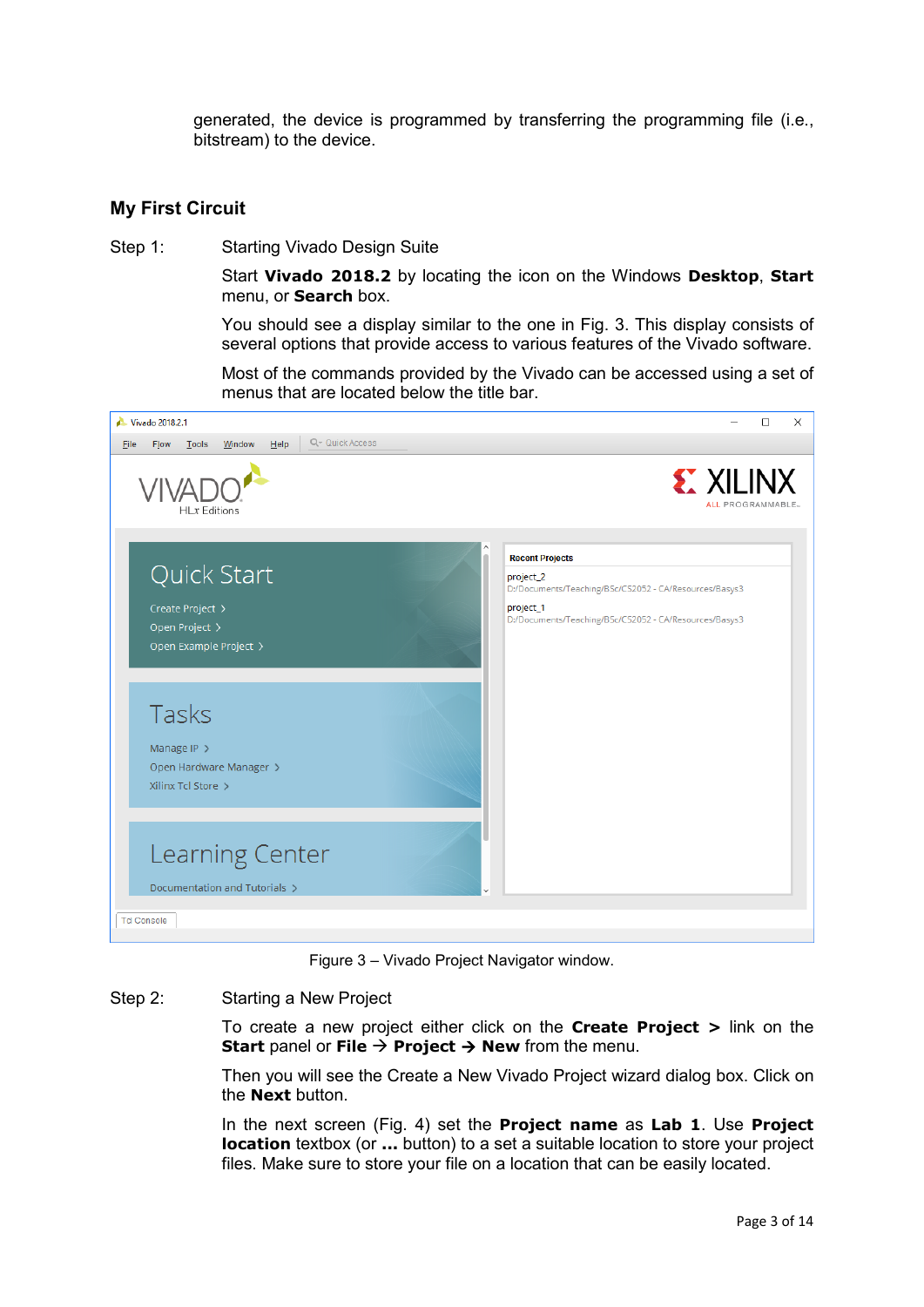| New Project                 |                                                                                                    | X      |
|-----------------------------|----------------------------------------------------------------------------------------------------|--------|
| <b>Project Name</b>         | Enter a name for your project and specify a directory where the project data files will be stored. |        |
| Project name:               | Lab <sub>1</sub>                                                                                   | Ø      |
|                             | Project location: D:/Documents/Teaching/BSc/CS2052 - CA/Resources/Basys3 Labs                      |        |
| Create project subdirectory |                                                                                                    |        |
|                             | Project will be created at: D:/Documents/Teaching/BSc/CS2052 - CA/Resources/Basys3 Labs/Lab 1      |        |
|                             |                                                                                                    |        |
|                             | Next ><br>Finish<br>$Back$                                                                         | Cancel |

Figure 4 – Project name dialog box.

Then click on the **Next** button to continue.

#### Step 3: Project Type

Next, we need to select the type of project we wish to create. Choose **RTL Project** as wish to build our circuits using RTL (Resistor–Transistor Logic).

Also, tick **Do not specify sources at this time** checkbox as we do not plan to import any existing files into the project (we will do so in a later lab).

Click **Next** button to continue.

| New Project                                                                                                                                                                                                                                                 | $\times$ |
|-------------------------------------------------------------------------------------------------------------------------------------------------------------------------------------------------------------------------------------------------------------|----------|
| <b>Project Type</b><br>Specify the type of project to create.                                                                                                                                                                                               |          |
| <b>RTL Project</b><br>$\circledcirc$<br>You will be able to add sources, create block designs in IP Integrator, generate IP, run RTL analysis, synthesis,<br>implementation, design planning and analysis.<br>$\sqrt{}$ Do not specify sources at this time |          |
| Post-synthesis Project: You will be able to add sources, view device resources, run design analysis, planning and<br>implementation.<br>Do not specify sources at this time                                                                                 |          |
| I/O Planning Project<br>Do not specify design sources. You will be able to view part/package resources.                                                                                                                                                     |          |
| <b>Imported Project</b><br>Create a Vivado project from a Synplify, XST or ISE Project File.                                                                                                                                                                |          |
| Example Project<br>Create a new Vivado project from a predefined template.                                                                                                                                                                                  |          |
| <back<br>Next<br/>Finish</back<br>                                                                                                                                                                                                                          | Cancel   |

Figure 5 – Project type dialog box.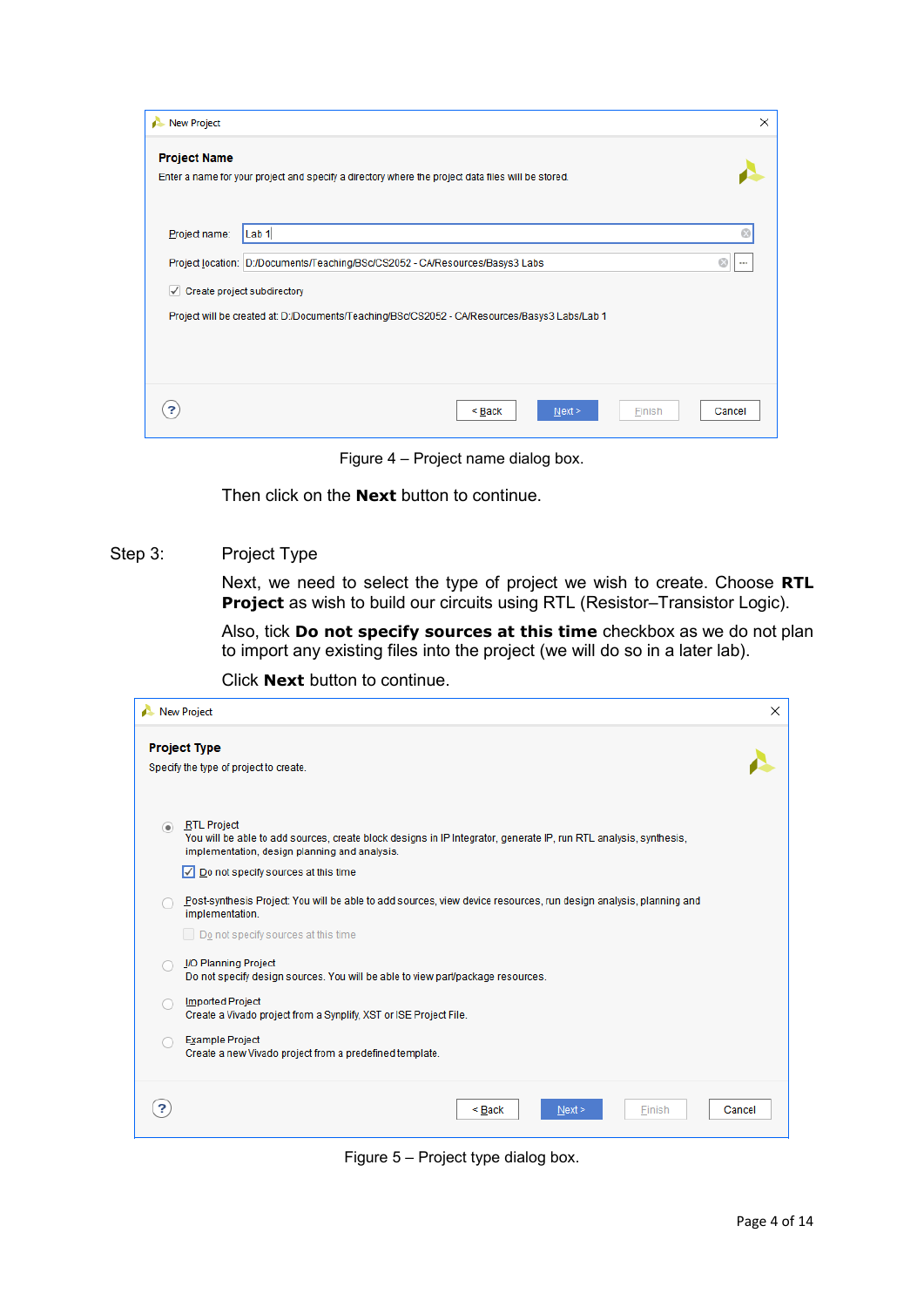#### Step 4: Development Board

Next, we need to select the development board we plan to use.

Click on the **Boards** tab. Select **Basys3** and click on the **Next** button to continue. If Basys3 does not appear see tip below.

| <b>Default Part</b>                                                                |                                                                                                                                                                                                                                                                                                                                                       |                 |                     |               |
|------------------------------------------------------------------------------------|-------------------------------------------------------------------------------------------------------------------------------------------------------------------------------------------------------------------------------------------------------------------------------------------------------------------------------------------------------|-----------------|---------------------|---------------|
| Choose a default Xilinx part or board for your project. This can be changed later. |                                                                                                                                                                                                                                                                                                                                                       |                 |                     |               |
|                                                                                    |                                                                                                                                                                                                                                                                                                                                                       |                 |                     |               |
| Parts   <b>Boards</b>                                                              |                                                                                                                                                                                                                                                                                                                                                       |                 |                     |               |
| <b>Reset All Filters</b>                                                           |                                                                                                                                                                                                                                                                                                                                                       |                 |                     |               |
| Vendor: All<br>Name: All<br>v                                                      |                                                                                                                                                                                                                                                                                                                                                       | v               | Board Rev: Latest   | v             |
|                                                                                    |                                                                                                                                                                                                                                                                                                                                                       |                 |                     |               |
| Search: Q-                                                                         | v                                                                                                                                                                                                                                                                                                                                                     |                 |                     |               |
| Display Name                                                                       | Preview                                                                                                                                                                                                                                                                                                                                               | Vendor          | <b>File Version</b> | P:            |
| Basys3                                                                             |                                                                                                                                                                                                                                                                                                                                                       |                 |                     |               |
|                                                                                    |                                                                                                                                                                                                                                                                                                                                                       |                 |                     |               |
|                                                                                    |                                                                                                                                                                                                                                                                                                                                                       | digilentinc.com | 1.1                 | XC            |
|                                                                                    |                                                                                                                                                                                                                                                                                                                                                       |                 |                     |               |
| <b>Ultra96 Evaluation Platform</b>                                                 | ana an<br>$\begin{bmatrix} 1 & 0 \\ 0 & 0 \\ 0 & 0 \\ 0 & 0 \\ 0 & 0 \\ 0 & 0 \\ 0 & 0 \\ 0 & 0 \\ 0 & 0 \\ 0 & 0 \\ 0 & 0 \\ 0 & 0 \\ 0 & 0 \\ 0 & 0 \\ 0 & 0 \\ 0 & 0 \\ 0 & 0 \\ 0 & 0 \\ 0 & 0 \\ 0 & 0 \\ 0 & 0 \\ 0 & 0 \\ 0 & 0 & 0 \\ 0 & 0 & 0 \\ 0 & 0 & 0 \\ 0 & 0 & 0 & 0 \\ 0 & 0 & 0 & 0 \\ 0 & 0 & 0 & 0 \\ 0 & 0 & 0 & 0 & 0 \\ 0 & $ |                 |                     |               |
|                                                                                    | -A                                                                                                                                                                                                                                                                                                                                                    |                 |                     |               |
|                                                                                    | <b>Report</b><br>تقدد<br>m.                                                                                                                                                                                                                                                                                                                           | em.avnet.com    | 1.0                 | XC            |
|                                                                                    | ÷<br>A<br>â.<br>A.<br>m.<br>A                                                                                                                                                                                                                                                                                                                         |                 |                     |               |
| <b>ZedDenrd Zing Funkintion and Douglasment Vit</b><br>ĸ.                          |                                                                                                                                                                                                                                                                                                                                                       |                 |                     | $\rightarrow$ |
|                                                                                    |                                                                                                                                                                                                                                                                                                                                                       |                 |                     |               |
|                                                                                    |                                                                                                                                                                                                                                                                                                                                                       |                 |                     |               |

Figure 6 – Project part dialog box.

**Tips** In case Basys3 does not appear under Boards; you need to add the Board Files to Vivado. For this follow step "3. Installing Digilent Board Files" at [https://reference.digilentinc.com/vivado/installing-vivado/start.](https://reference.digilentinc.com/vivado/installing-vivado/start) Another option is to download the files from vivado-boards Github repository (link available in above URL or fies in LMS/Moodle) and copy the vivado-boards-master\new\board files\basys3 folder to <Xilinx installation path>\Vivado\2018.2\data\boards\board\_files\. After this you need to close and open the Vivado again and follow al steps up to this point.

> Then you will see the project summary. Click on the **Finish** button to create the project files.

> Once the new project has been created, Vivado opens the project in Project Navigator as in Fig. 7. Navigator can be split into three areas as Flow Navigator (located on the left), Console panel (on the bottom), and Project Manager (on the right). Project Navigator allows us to go through the simulation, synthesis, implementation, and programming processes in sequence. Console panel displays status messages, including error and warning messages. Project Manager displays HDL and simulation code or the schematic corresponding to the given HDL code.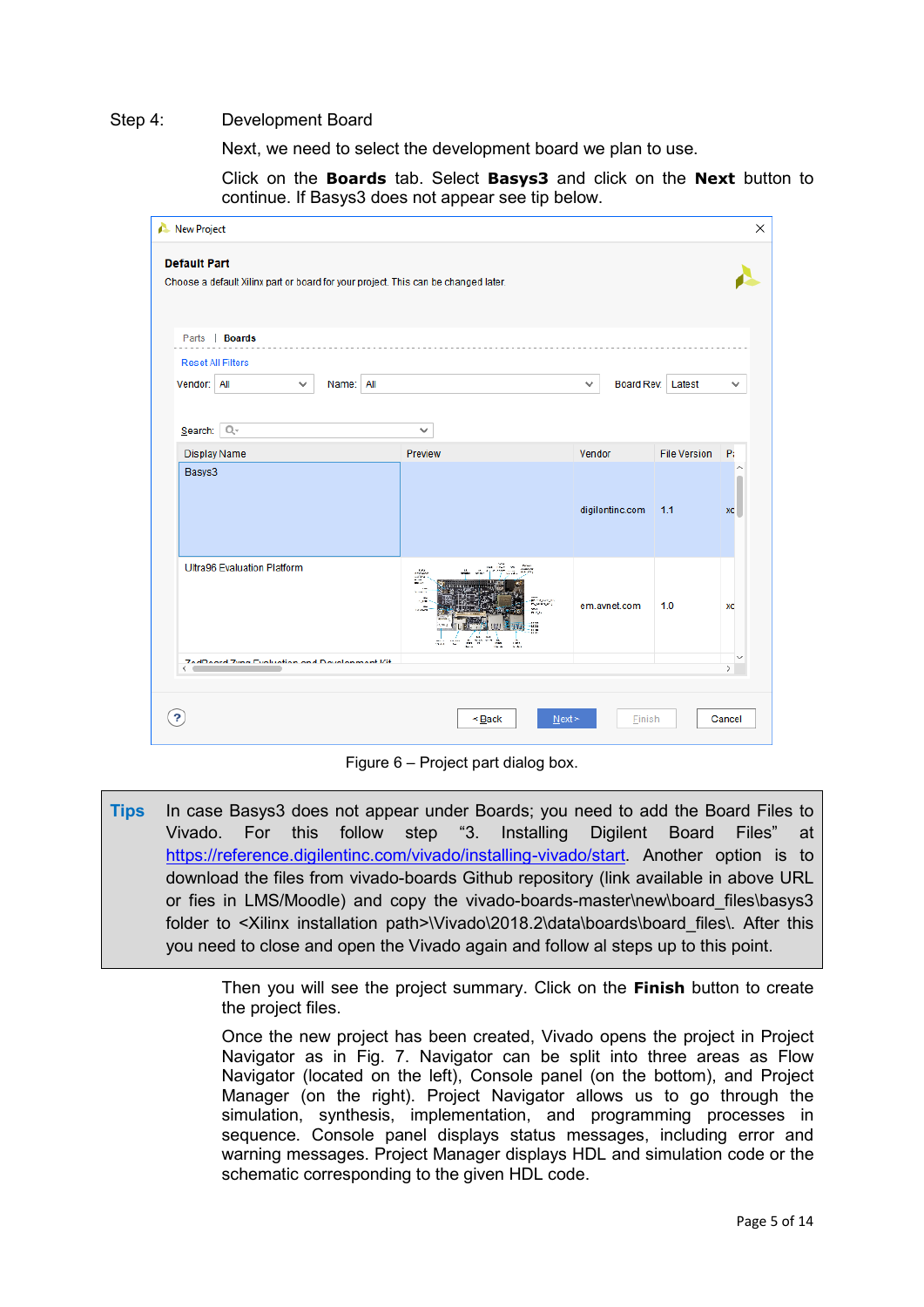| Lab 1 - [D:/Documents/Teaching/BSc/CS2052 - CA/Resources/Basys3 Labs/Lab 1/Lab 1.xpr] - Vivado 2018.2.1 |                                                                     |                                            |                                |                                   |                            |                                         | □<br>X                   |
|---------------------------------------------------------------------------------------------------------|---------------------------------------------------------------------|--------------------------------------------|--------------------------------|-----------------------------------|----------------------------|-----------------------------------------|--------------------------|
| Edit<br>Flow<br><b>Tools</b><br>Reports<br>File                                                         | Window<br>Layout<br>View                                            | Q- Quick Access<br>Help                    |                                |                                   |                            |                                         | Ready                    |
| 目<br>m.<br>$\times$<br>$\blacksquare$                                                                   | ▶ 聯 章<br>$\Sigma$ %<br>$\emptyset$ %                                |                                            |                                |                                   |                            | Default Layout                          | v                        |
| $\bar{x}$ $\theta$ $2 -$<br><b>Flow Navigator</b>                                                       | <b>PROJECT MANAGER - Lab 1</b>                                      |                                            |                                |                                   |                            |                                         | $2 \times$               |
| $\vee$ PROJECT MANAGER                                                                                  | <b>Sources</b>                                                      |                                            | $?$ $\Box$ $\Box$ $\times$     | <b>Project Summary</b>            |                            |                                         | $? \Box$ $\Box$ $\times$ |
| Settings                                                                                                | ÷.<br>H≑ H +   12   ● 0<br>Q                                        |                                            | ۰                              |                                   |                            |                                         |                          |
| <b>Add Sources</b>                                                                                      | <b>Design Sources</b>                                               |                                            | $\widehat{\phantom{a}}$        | Settings Edit                     |                            |                                         |                          |
| <b>Language Templates</b>                                                                               | $\triangleright$ $\blacksquare$ Constraints                         |                                            |                                | Project name:                     | Lab <sub>1</sub>           |                                         |                          |
| <b>中 IP Catalog</b>                                                                                     | $\vee$ $\Box$ Simulation Sources                                    |                                            |                                | Project location:                 |                            | D:/Documents/Teaching/BSc               |                          |
|                                                                                                         | $\equiv$ sim 1<br>Libraries<br><b>Hierarchy</b>                     | Compile Order                              |                                |                                   | Product family:<br>Artix-7 |                                         |                          |
| $\times$ IP INTEGRATOR                                                                                  |                                                                     |                                            |                                | Project part:<br>Top module name: |                            | Basys3 (xc7a35tcpg236-1)<br>Not defined |                          |
| Create Block Design                                                                                     | $?$ $\Box$ $\Box$ $\times$<br><b>Properties</b>                     |                                            |                                | <b>VHDL</b><br>Target language:   |                            |                                         |                          |
| Open Block Design                                                                                       |                                                                     |                                            | ۰                              | Simulator language:               | <b>Mixed</b>               |                                         |                          |
| Generate Block Design                                                                                   |                                                                     |                                            |                                |                                   |                            |                                         |                          |
| $~\times$ SIMULATION                                                                                    |                                                                     | Select an object to see properties         |                                | <b>Board Part</b>                 |                            |                                         |                          |
| <b>Run Simulation</b>                                                                                   |                                                                     |                                            |                                |                                   |                            |                                         | $\rightarrow$            |
|                                                                                                         | <b>Tcl Console</b><br><b>Messages</b><br>Log                        | <b>Reports</b>                             | <b>Design Runs</b><br>$\times$ |                                   |                            |                                         | $?$ $ \Box$ $\Box$       |
| $\times$ RTL ANALYSIS                                                                                   | ÷.<br>♦<br>$\mathbb{R}$<br>$\ll$<br>ь                               | $\gg$                                      |                                |                                   |                            |                                         |                          |
| > Open Elaborated Design                                                                                | $\alpha$                                                            | %<br>$-+$                                  |                                |                                   |                            |                                         |                          |
| $~\times$ SYNTHESIS                                                                                     | Name<br>Constraints<br>$\vee$ $\triangleright$ synth_1<br>constrs_1 | <b>Status</b><br><b>WNS</b><br>Not started | <b>TNS</b><br><b>WHS</b>       | <b>THS</b><br><b>TPWS</b>         | <b>Total Power</b>         | <b>Failed Routes</b>                    | <b>LUT</b><br>- Fl       |
| Run Synthesis                                                                                           | $\triangleright$ impl_1<br>constrs_1                                | Not started                                |                                |                                   |                            |                                         |                          |
| > Open Synthesized Design                                                                               |                                                                     |                                            |                                |                                   |                            |                                         |                          |
|                                                                                                         |                                                                     |                                            |                                |                                   |                            |                                         |                          |
| $\times$ IMPLEMENTATION                                                                                 |                                                                     |                                            |                                |                                   |                            |                                         |                          |
| Run Implementation                                                                                      |                                                                     |                                            |                                |                                   |                            |                                         |                          |
| > Open Implemented Design                                                                               |                                                                     |                                            |                                |                                   |                            |                                         | $\rightarrow$            |

Figure 7 – Project Navigator view.

### Step 5: Adding New Source Files

We need to add our circuit design to the project. Circuit design files are referred to as source files. In these labs we will develop our circuits using VHDL (**V**ery High Speed Integrated Circuit **H**ardware **D**escription **L**anguage). VHDL is a language that is used to describe the behavior of digital circuits. For example, rather than drawing a schematic symbol of a 2-input AND gate, we could describe the same using a statement like  $a$  AND b. VHDL also supports hierarchical design (e.g., building a Full Adder using 2 Half Adders); hence, enables rapid development of complex digital circuits. The circuits defined in VHDL can be simulated and translated into a form suitable for hardware implementation such as FPGA. We will introduce various VHDL commands and keywords in different labs. Also, explanation of certain VHDL commands and behaviours are left for future labs to make the labs easier to follow.

To add a new or existing source file to a project, click on the **+** button or press **Alt + A** in the **Sources** pane of the **Project Manager** panel as seen in Fig. 8.

This will open up the Add Sources wizard dialog box. Select **Add or create design sources** and click **Next >** button.

Then in the next dialog box click on the **Create File** button. From the popup select **VHDL** as the **File type** and set **Lab1** as **File name** as seen in Fig. 9. Then click **Ok** button to close the popup, and then click **Finish** button to close the dialog box.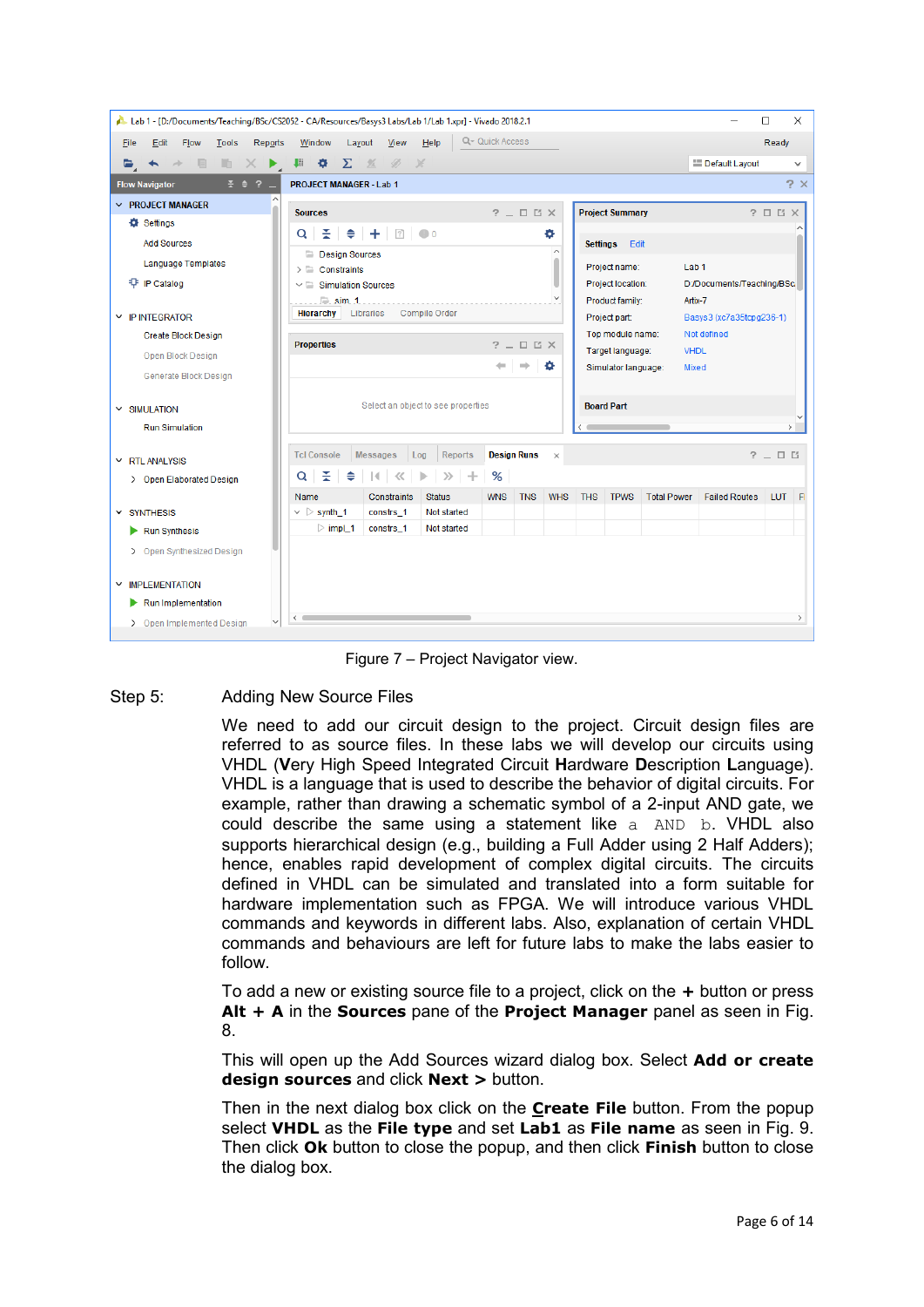#### **PROJECT MANAGER - Lab 1**



Figure 8 – Adding a new source file.

| disk and add it to your project.            | Create Source File<br>$\times$                                                    |
|---------------------------------------------|-----------------------------------------------------------------------------------|
| $+/-$<br>个                                  | Create a new source file and add it to your<br>project.                           |
|                                             | $\bullet$ VHDL<br>Eile type:<br>$\checkmark$                                      |
|                                             | Lab1<br>Ø<br>File name:                                                           |
|                                             | - <local project="" to=""><br/>File location:<br/><math>\checkmark</math></local> |
|                                             | $\left( 3\right)$<br><b>OK</b><br>Cancel                                          |
|                                             | <b>Add Files</b><br><b>Add Directories</b><br><b>Create File</b>                  |
| Scan and add RTL include files into project |                                                                                   |
| √ Copy sources into project                 |                                                                                   |

Figure 9 – Source file properties.

#### Step 6: Building the Circuit

While creating the VHDL file we need to indicate the inputs and outputs of the digital circuit. Let us create the logic circuit depicted in Fig. 10. As the circuit has 3 inputs *A*, *B*, and *C* and an output *X*, fill Define Module dialog box as seen in Fig 11. Ports *A* to *C* are defined as *in* (i.e., inputs) and port *X* is defined as *out* (i.e., output). To add a new line for port *X* click on the **+** button. Then click **Ok** button.

You can open the new VHDL file by double-clicking **Lab1(Behavioral) (Lab1.vhd)** by expanding **Design Sources** under Project Manager – Sources. Resulting VHDL code would look similar to Fig. 12.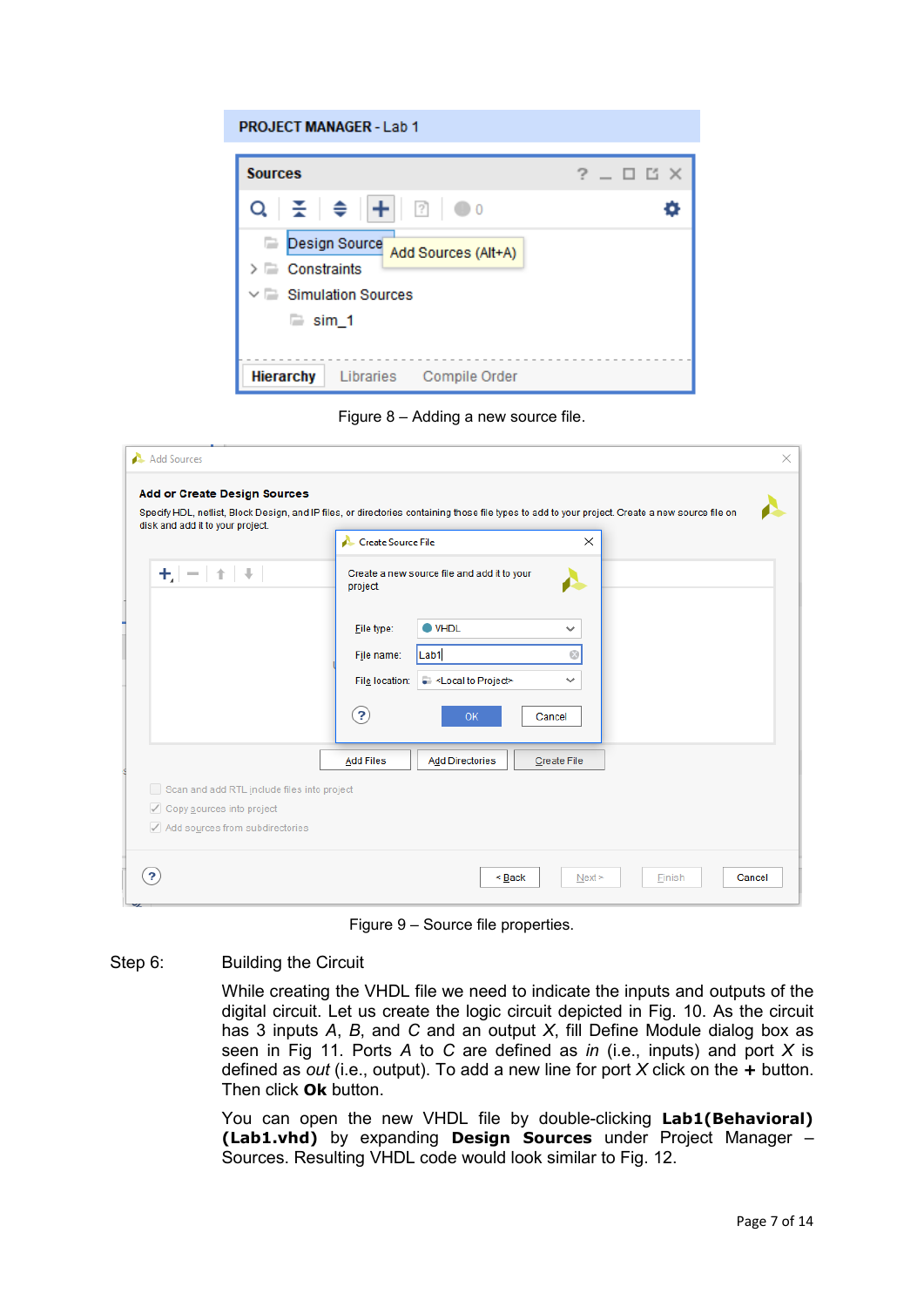



| Define Module<br>×<br>Define a module and specify I/O Ports to add to your source file.<br>For each port specified:<br>MSB and LSB values will be ignored unless its Bus column is checked.<br>Ports with blank names will not be written.<br><b>Module Definition</b> |                                                               |                  |              |                |            |           |        |  |
|------------------------------------------------------------------------------------------------------------------------------------------------------------------------------------------------------------------------------------------------------------------------|---------------------------------------------------------------|------------------|--------------|----------------|------------|-----------|--------|--|
|                                                                                                                                                                                                                                                                        |                                                               |                  |              |                |            |           |        |  |
|                                                                                                                                                                                                                                                                        | Entity name:                                                  | Lab1             |              | Ø              |            |           |        |  |
|                                                                                                                                                                                                                                                                        | Architecture name:                                            |                  | Behavioral   | Ø              |            |           |        |  |
|                                                                                                                                                                                                                                                                        | <b>I/O Port Definitions</b><br>$-1 + 1$<br>$+$ $\overline{ }$ |                  |              |                |            |           |        |  |
|                                                                                                                                                                                                                                                                        | Port Name                                                     | <b>Direction</b> | <b>Bus</b>   | <b>MSB</b>     | <b>LSB</b> |           |        |  |
|                                                                                                                                                                                                                                                                        | A                                                             | in               | v            | $\Omega$       | $\Omega$   |           |        |  |
|                                                                                                                                                                                                                                                                        | в                                                             | in               | $\checkmark$ | $\Omega$       | $\Omega$   |           |        |  |
|                                                                                                                                                                                                                                                                        | C                                                             | in               | $\checkmark$ | $\Omega$       | $\Omega$   |           |        |  |
|                                                                                                                                                                                                                                                                        | X                                                             | out              | $\checkmark$ | $\overline{0}$ | $\Omega$   |           |        |  |
|                                                                                                                                                                                                                                                                        |                                                               |                  |              |                |            | <b>OK</b> | Cancel |  |

Figure 11 – Setting inputs and outputs of the module.

First 20 lines or so on the VHDL are comments. Add **your name**, **project name**, **target device**, and **description** under the comments.

The line library IEEE indicates the use of IEEE library which consists of a set of packages, components, and functions that are prebuilt to simplify the task of hardware design. Whereas use IEEE.STD LOGIC 1164.ALL; indicate the use of all data types and subprograms available under the IEEE.STD\_LOGIC\_1164 package. These 2 lines are required in all our labs.

A VHDL design consists of entities, architectures, and configurations. An *entity* is a specification of a design's/module's external interface. It typically specifies the name and a set of inputs and outputs of the entity. In out case *Lab1* is the name of the entity. Ports *A* to *C* are marked as input while port *X* is marked as output (this is based on the configuration we added in Fig. 11). In A : in STD LOGIC *A* is the port name, *in* indicates it is an input port, and *STD\_LOGIC* indicate input enables single-bit basic logic operations.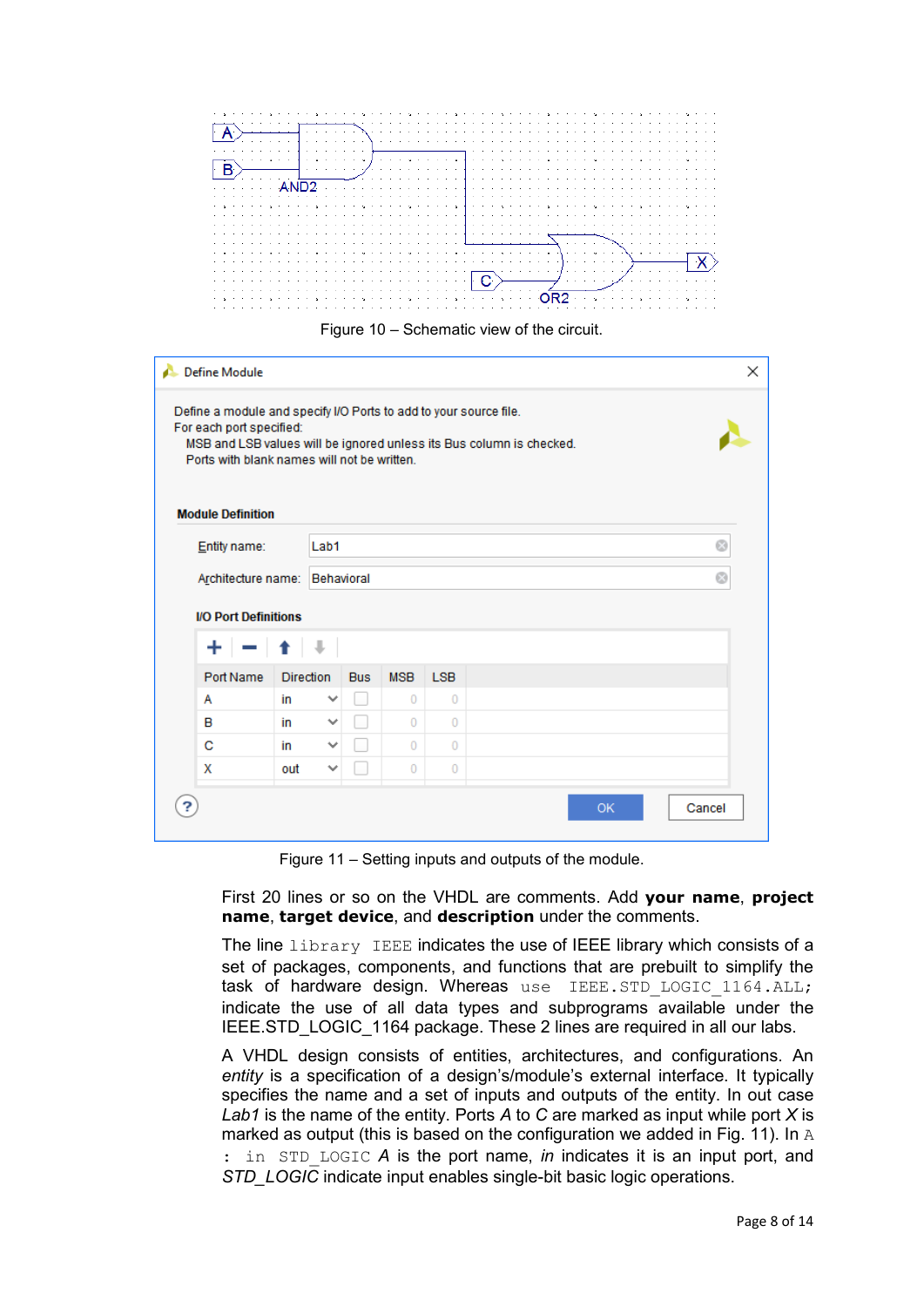| PROJECT MANAGER - Lab 1                                                                                                                                            |                                                                                                                                                                                                                                                                                                                                                      | $2 \times$        |
|--------------------------------------------------------------------------------------------------------------------------------------------------------------------|------------------------------------------------------------------------------------------------------------------------------------------------------------------------------------------------------------------------------------------------------------------------------------------------------------------------------------------------------|-------------------|
| $?$ $ \Box$ $\Box$ $\times$<br><b>Sources</b>                                                                                                                      | <b>Project Summary</b><br>$\times$ Lab1.vhd $\times$                                                                                                                                                                                                                                                                                                 | $?$ $\Box$ $\Box$ |
| Q │ ≍ │ ≑ │ 十 │ ⊠ │ ● ○<br>۰                                                                                                                                       | D:/Documents/Teaching/BSc/CS2052 - CA/Resources/Basys3 Labs/Lab 1/Lab 1.srcs/sources 1/new/Lab1.vhd                                                                                                                                                                                                                                                  | $\times$          |
| $\vee$ $\Box$ Design Sources (1)<br><b>C.L. Lab1(Behavioral) (Lab1.vhd)</b><br>$\triangleright$ $\blacksquare$ Constraints<br>$\vee$ $\Box$ Simulation Sources (1) | Q│W│←│←│⋇│B│K│X│//│BE│♀│<br>21<br>22 <sub>1</sub><br>: library IEEE;<br>use IEEE.STD LOGIC 1164 ALL,<br>$23 -$                                                                                                                                                                                                                                       | ۰<br>$\sim$       |
| $\geq$ Sim 1(1)<br><b>Hierarchy</b> Libraries Compile Order                                                                                                        | 24.1<br>-- Uncomment the following library declaration if using<br>25 O<br>-- arithmetic functions with Signed or Unsigned values<br>26<br>--use IEEE.NUMERIC STD.ALL;<br>27 <sup>2</sup><br>28 -<br>-- Uncomment the following library declaration if instantiating<br>29.1<br>30 -- any Xilinx leaf cells in this code.<br>--library UNISIM;<br>31 |                   |
| <b>Source File Properties</b><br>$?$ $ \Box$ $\Box$ $\times$                                                                                                       | $32 \bigcap$ --use UNISIM. VComponents.all;<br>$33 -$                                                                                                                                                                                                                                                                                                |                   |
| ۰<br>$\blacksquare$ I ab1 vhd<br>$\sqrt{ }$ Enabled                                                                                                                | $34 \ominus$ entity Lab1 is<br>Port (A : in STD LOGIC,<br>$35 -$<br>36<br>B : in STD LOGIC,<br>$C$ : in STD LOGIC,<br>37 <sup>2</sup>                                                                                                                                                                                                                |                   |
| Location:<br>D:/Documents/Teaching/BSc/CS2052 - CA/Reso<br><b>VHDL</b><br>Type:                                                                                    | 38.1<br>$X$ : out STD LOGIC);<br>$39 \bigtriangleup$ end Lab1;<br>$40 -$<br>architecture Behavioral of Lab1 is<br>$41 \boxminus$                                                                                                                                                                                                                     |                   |
| xil defaultlib<br>Library:<br>$\cdots$<br>General Properties                                                                                                       | $42 -$<br>43<br>begin<br>44 -<br>$\left\langle \right\rangle$                                                                                                                                                                                                                                                                                        |                   |

Figure 12 – Contents of Lab1.vhd.

Architecture defines the internal design of the entity/model. Thus, it defines the functionality of the entity. The same entity may have multiple designs based on the number of logic gates used, performance, power consumption, and use of FPGA area. The entity to architecture mapping is achieved using configurations. However, this does not matter to us as our labs focus on building only a single architecture for an entity.

Let us build the circuit in Fig. 10 using two logic gates. For this, we need to keep track of the output from AND gate which needs to be fed into the OR gate. As in any programming language we can use variables in VHL to keep track of such intermediate values. Declaration of a variable should follow the following format:

signal <variable name> : <type of logic>;

Note that each VHDL line terminates with ";". For example, variable could be defined as follows:

signal AND out sig : std logic;

Variables need to be defined before the begin keyword inside the architecture block. Then we can define the  $X = (A \cdot B) + C$ behaviour of our circuit as follows:

```
AND out sig \leq A AND B;
X \leq AND out sig OR C;
```
VHDL is case sensitive; therefore, be consistent with the entity, variable, input, and output names. The completed VHDL code should be similar to Fig. 13.

To save your code use shortcut **Ctrl + S** or click on the **Save** icon.

**Tips** Do not cut and paste VHDL from PDF files, as it may introduce hidden characters which Vivado is not able to interpret correctly. Copying from .vhd and text files is usually ok.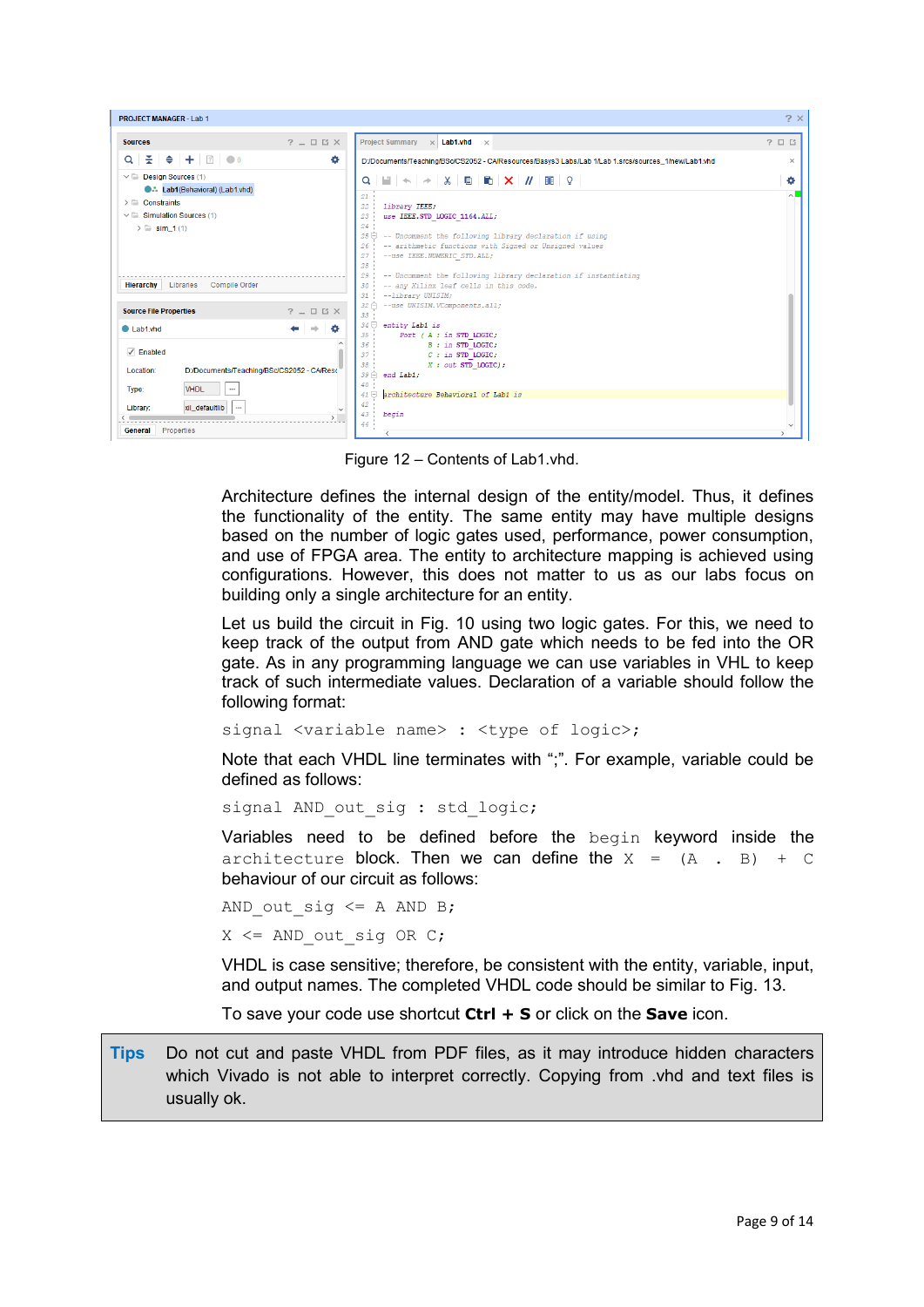```
34 \ominus entity Lab1 is
35 -Port (A : in STD LOGIC;
36B : in STD LOGIC;
37<sup>1</sup>C: in STD LOGIC;
38<sup>°</sup>X: out STD LOGIC);
39 \bigcirc end Lab1;
40
41 \ominus architecture Behavioral of Lab1 is
42
    signal AND out sig : std logic;
43
44 begin
45<sup>-1</sup>AND out sig \leq A AND B;
46:X \leq AND out sig OR C;
47 \hat{\ominus} end Behavioral;
48<sup>-1</sup>
```
Figure 13 – Completed VHDL code.

Step 7: Creating Design Constraints File

A Xilinx Design Constraints (.xdc) file defines user constraints like the physical *pin* to circuit *net* mappings (i.e., mapping the buttons and LEDs on the BASYS 3 board to inputs/outputs in the circuit). It informs the software what physical pins on the FPGA that you plan on use or connect them your VHDL code. The .xdc file can be created and modified inside Vivado using a text editor.

Rather than writing a new .xdc file for every lab, you can use a predeveloped .xdc file with all the BASYS 3 pins and enable and rename only the required pins.

Download the **Basys3Labs.xdc** from LMS (i.e. Moodle) and import it to your project using the following steps.

Click on the **+** button on the Sources pane. Then select **Add or create constraints**. Click **Next >** button.

Click on **Add Files** button and locate the **Basys3Labs.xdc** file that you downloaded. Click **Ok** button. Click **Finish** button.

Expand **Constraints – constrs\_1** in the Sources pane and then double click on **Basys3Labs.xdc** to open the file. The entire file is commented (a comment starts with # symbol) and you need to uncomment only the relevant lines and update them as needed.

As we use *A*, *B*, *C*, and *X* in our circuit, port names need to be replaced with those labels. For our project, let us assign three inputs *A*, *B*, and *C* to switches 0 through 2 (SW0 – SW2) and output *X* to LED0 (LD0) on the BASYS 3 board.

Download "Basys 3 FPGA Board Reference Manual" from LMS and note that switch 0 (SW0) is connected to pin A17 on Atrix-7 FPGA on BASYS 3 (see pg. 15). Similarly, SW1 and SW2 are connected to V16 and W16, respectively. LED 0 (LD0) is connected to pin U16. Therefore, you need uncomment the relevant lines under **## Switches** and **## LEDs**. You need to uncomment both the **set\_property PACKAGE\_PIN** and **set\_property IOSTANDARD** lines.

The .xdc file labels the ports as an array of switches and LEDs (which is very useful when working with a set of input or output wires buses). However, as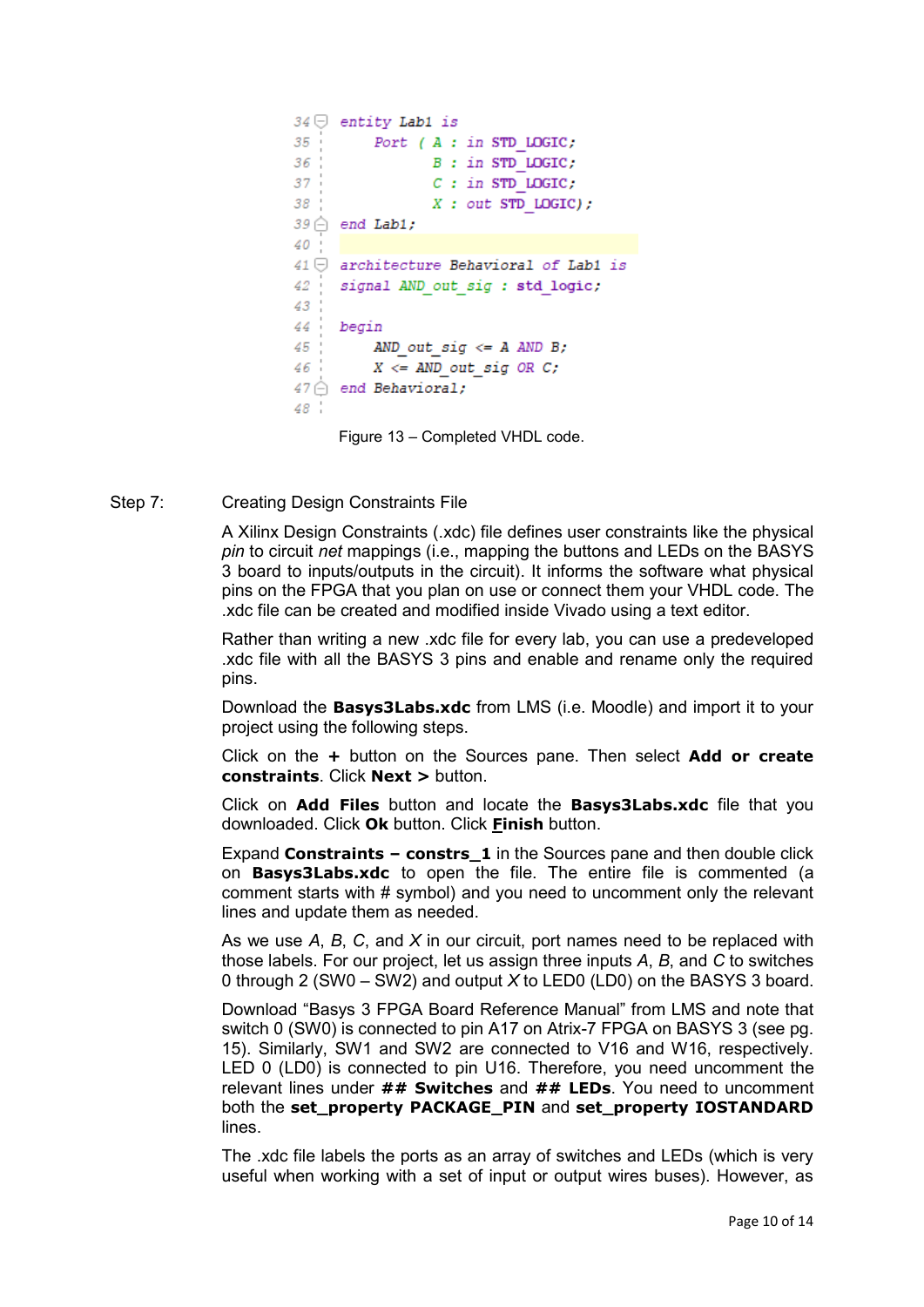we use *A*, *B*, *C*, and *X* those labels need to be replaced. Fig. 14 show the changes that you need to do on the .xdc file. Once the changes are over make sure to save the file.

```
## Switches
set property PACKAGE PIN V17 [get ports {A}]
      set property IOSTANDARD LVCMOS33 [get ports {A}]
set property PACKAGE PIN V16 [get ports {B}]
     set property IOSTANDARD LVCMOS33 [get ports {B}]
set property PACKAGE PIN W16 [get ports {C}]
      set property IOSTANDARD LVCMOS33 [get ports {C}]
## LEDs
set property PACKAGE PIN U16 [get ports {X}]
      set property IOSTANDARD LVCMOS33 [get ports {X}]
```
Step 8: Generating the Programming File

Now we are ready to create a programming file (a.k.a. bitstream, .bit file) for the FPGA in BASYS 3.

Go to the **Flow Navigator** panel and click **Run Synthesis**. It will popup Launch runs window. Keep the default options as it is and click **Ok** button. This initiates the synthesis process (see Fig. 2) which may take a couple of minutes to complete depending on the complexity of the circuit and performance of your computer.

If the synthesis is successful, you will get a window similar to Fig. 14. Select **Run Implementation** and click **Ok** button.

If the synthesis failed check the message under Tcl Console and Messages tabs of the Console panel at the bottom. VHDL syntax errors usually result in failures at this stage. If there are any errors your VHDL file name(s) will be underlined in Sources panel. Any pending errors need to be corrected. Then reinitiate the synthesis by clicking on **Run Synthesis** button again.

| <b>Synthesis Completed</b>                       |  |  |  |  |  |  |
|--------------------------------------------------|--|--|--|--|--|--|
| Synthesis successfully completed.<br><b>Next</b> |  |  |  |  |  |  |
| Run Implementation                               |  |  |  |  |  |  |
| O Open Synthesized Design                        |  |  |  |  |  |  |
| <b>View Reports</b>                              |  |  |  |  |  |  |
| Don't show this dialog again                     |  |  |  |  |  |  |
| Cancel<br>ок                                     |  |  |  |  |  |  |

Figure 14 – Results of synthesis phase.

Then Launch runs window will appear again. Click **Ok** button to proceed. This process may also take a couple of minutes to complete. If the implementation is successful, you will get a window similar to Fig. 15. Select **Open**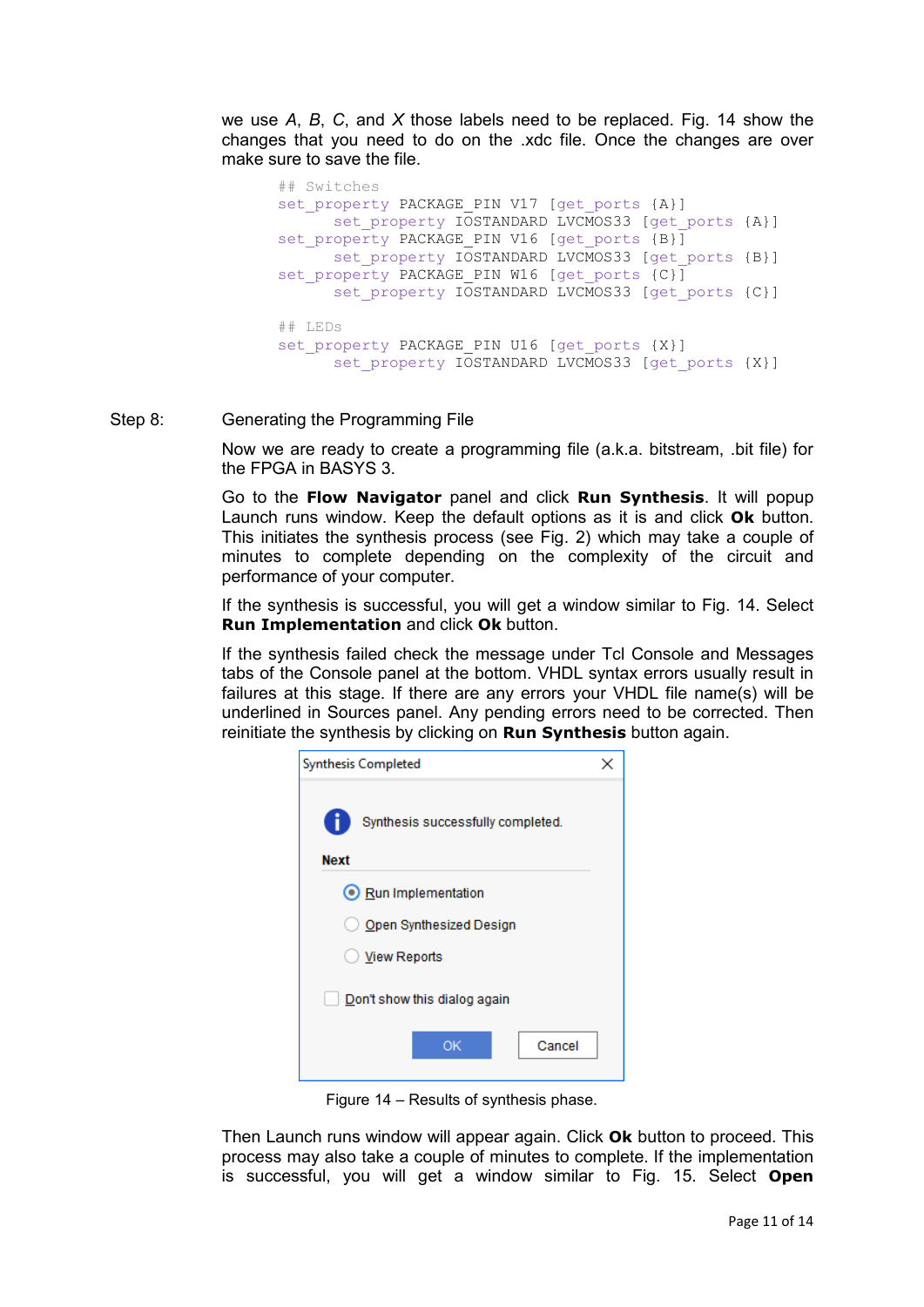**Implemented Design** and click **Ok** button. This will show how your synthesized design is arranged on the FPGA, which is not essential to understand at this stage.

If any errors are reported by implementation process those need to check and corrected. Then rerun the implementation by clicking on **Run Implementation** on Flow Navigator panel.

You can also see the schematics of your circuit by clicking on **Schematic**  under Implementation dropdown list on Flow Navigator panel. This should show a logic circuit similar to Fig. 16. We can see *A*, *B*, *C*, and *X* as inputs and outputs. LUT is our combinational circuit which takes in 3 inputs and produce one output. All inputs and outputs are connected through buffers (IBUF and OBUF), which we will discuss in a later lab.

| Implementation Completed                              |  |  |  |  |  |  |
|-------------------------------------------------------|--|--|--|--|--|--|
| Implementation successfully completed.<br><b>Next</b> |  |  |  |  |  |  |
| O Open Implemented Design                             |  |  |  |  |  |  |
| Generate Bitstream                                    |  |  |  |  |  |  |
| <b>View Reports</b>                                   |  |  |  |  |  |  |
| Don't show this dialog again                          |  |  |  |  |  |  |
| OK<br>Cancel                                          |  |  |  |  |  |  |

Figure 15 – Results of implementation phase.



Figure 16 – Schematic representation of the circuit.

One both the synthesis and implementation are successfully complete we can generate the bitsteam to be downloaded to the device. Use following steps to generate the bitstream and transfer that to device.

Go further down on Flow Navigator panel and click on **Generate Bit Stream**. Click **Ok** button on the popup window. This process may also take a couple of minutes to complete. Once complete a window similar to Fig. 17 will popup. Click **Ok** button.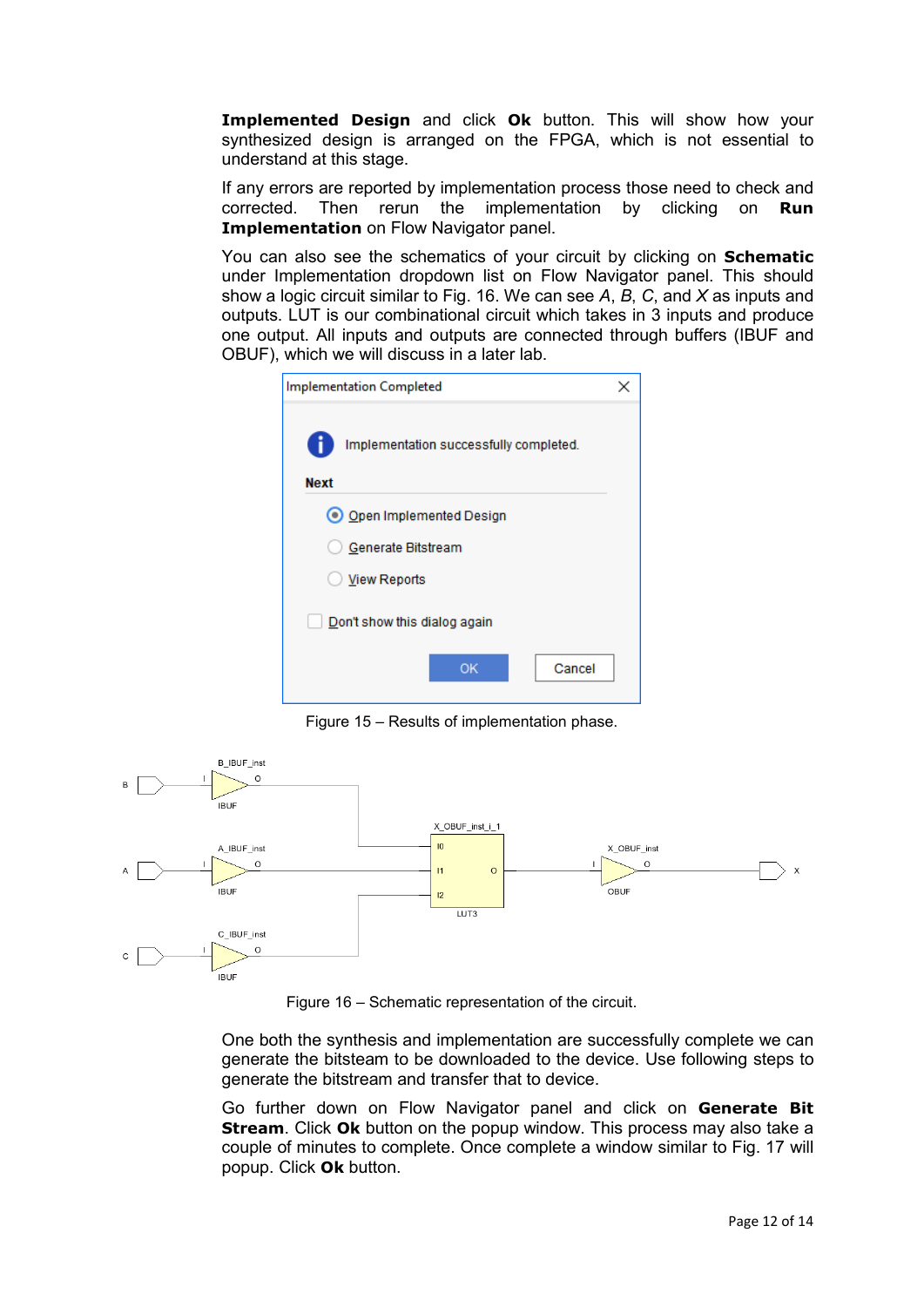

Figure 17 – Results of bitstream generation phase.

Step 9: Configuring the Board

Talk to the instructor to get access to BASYS 3 board. Connect the BASYS 3 to the computer using the USB cable. Following steps should be carried out only on a computer with BASYS 3 attached.

**Warning** Never touch/hold the development board from the top, bottom, or middle. Static charges can ruin the small electronic components. Always hold the board from the sides as shown in Fig 18.



Figure 18 – How to hold a circuit board.

Make sure BASYS 3 is connected to the computer using a USB cable. Also, make sure **JP1** jumper on the board is set to **JTAG**. This tells the program to be loaded from the computer not from ROM.

Set the **POWER** switch to **ON**.

Then click on **Open Hardware Manager** at the bottom of Flow Navigator panel. Then expand the dropdown list and click on **Open Target**. Then from the popup click **Auto Connect**. Now Vivado try to connect to the BASYS 3 board. If successful, it will get listed under Hardware manager as in Fig. 19.